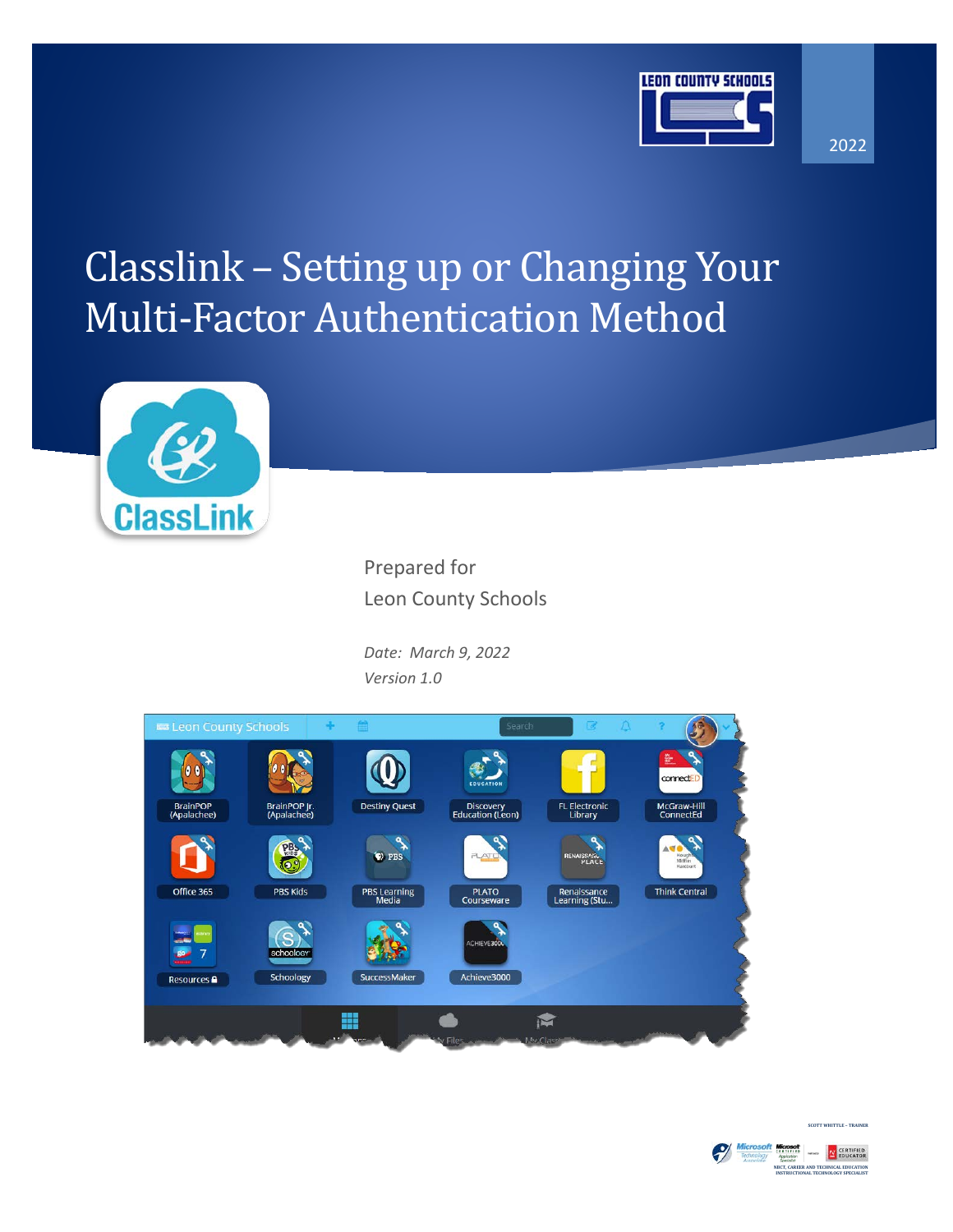

## Classlink – Setting up or Changing Your Multi-Factor Authentication Method

## **Table of Contents**

#### **DOCUMENT CONTROL**

| <b>Author</b>    |                                | Scott Whittle                                                              |               |  |  |  |
|------------------|--------------------------------|----------------------------------------------------------------------------|---------------|--|--|--|
| <b>Title</b>     |                                | Classlink – Setting up or Changing Your Multi-Factor Authentication Method |               |  |  |  |
| <b>File Name</b> |                                | Document <sub>8</sub>                                                      |               |  |  |  |
| <b>Milestone</b> |                                | <b>End User Training</b>                                                   |               |  |  |  |
| Last Edited      |                                | 3/9/2022 1:18 PM                                                           |               |  |  |  |
| Number of Pages  |                                | 5                                                                          |               |  |  |  |
|                  |                                |                                                                            |               |  |  |  |
| <b>Version</b>   | <b>Revision</b><br><b>Date</b> | <b>Revision Comments</b>                                                   | <b>Author</b> |  |  |  |
| 1.0              | 03/08/2022                     | Created Document [Template]                                                | Scott Whittle |  |  |  |
|                  |                                |                                                                            |               |  |  |  |
|                  |                                |                                                                            |               |  |  |  |
|                  |                                |                                                                            |               |  |  |  |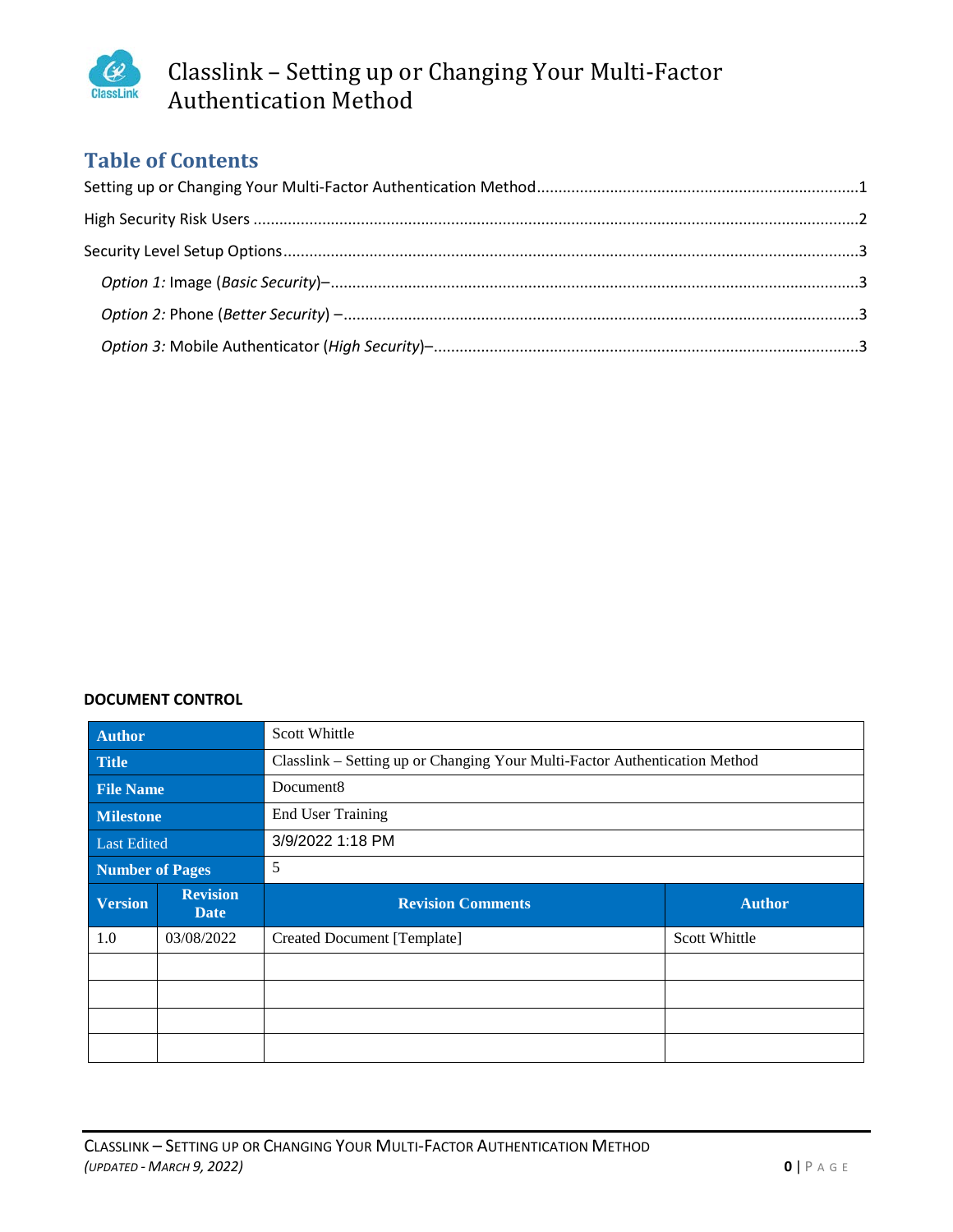

## <span id="page-2-0"></span>**Setting up or Changing Your Multi-Factor Authentication Method**

Follow the steps below to setup or change your LaunchPad multi-factor authentication (MFA) method.

 **STEP 1:** In LaunchPad, click the drop-down arrow next to your profile avatar, then click **SETTINGS**.



**STEP 2:** In the **My Profile Settings** slide-over, select the **Security** tab.



✔**NOTE:** Ensure **Enable Two-Factor Auth For Sign-In** is toggled on.

Once enabled, there are three (3) possible type of 2FA available\* *(See High Security Risk users)*

- $\checkmark$  Image (**Basic** security)-
- Phone (**Better** Security) –
- Mobile Authenticator (**High** Security)–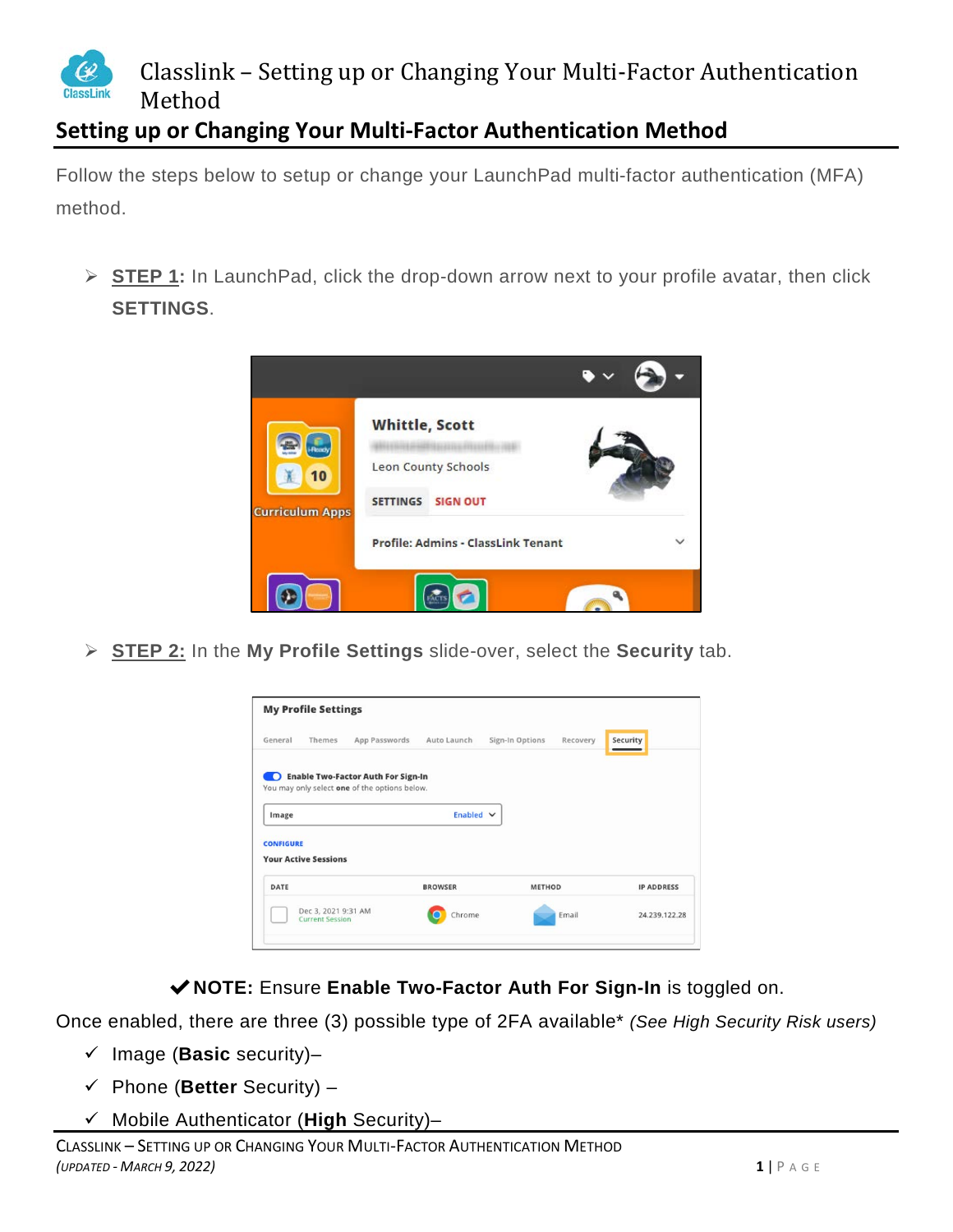

**STEP 3:** Click the drop-down arrow and select your preferred MFA method.

*Exception: If the district forces 2FA for a specific group then the user will be prompted at login to setup their 2FA on login and will not have to navigate to this dialog box but will be taken their directly and it will be automatically enabled.*

|                   | <b>My Profile Settings</b>  |                                               |                |                 |
|-------------------|-----------------------------|-----------------------------------------------|----------------|-----------------|
| General           | Themes                      | App Passwords Auto Launch                     |                | Sign-In Options |
|                   |                             | Enable Two-Factor Auth For Sign-In            |                |                 |
|                   |                             | You may only select one of the options below. |                |                 |
| Image             |                             |                                               | <b>Enabled</b> |                 |
|                   |                             |                                               |                |                 |
| <b>Mobile SMS</b> |                             |                                               |                |                 |
| <b>Image</b>      |                             |                                               |                |                 |
|                   | <b>Mobile Authenticator</b> |                                               |                |                 |
|                   |                             |                                               |                |                 |

#### <span id="page-3-0"></span>**High Security Risk Users**

*Please note: High Security Risk users include, but is NOT limited to any of the following:*

- *If you have elevated security access to information, that if someone gained illegal access to your login they could cause damage or harm then this method is recommended (Or may be required in some cases) in order for you to access ClassLink.*
- *Examples: harm or breach to a user, the school system, financial records, invade more than one individual's personal privacy, place the district in a legal conflict or be considered a breach of confidentiality or security agreement due to your elevated privileges*
- *Typical people this would apply to - Leadership team, District Financial Officers, Safety and Security personnel, Department Managers, Divisional Directors, School Administrators, Payroll and HR personnel, Intervention Svc's staff, SRO's, Criminal investigation, Security Camera access, Fingerprinting, etc.*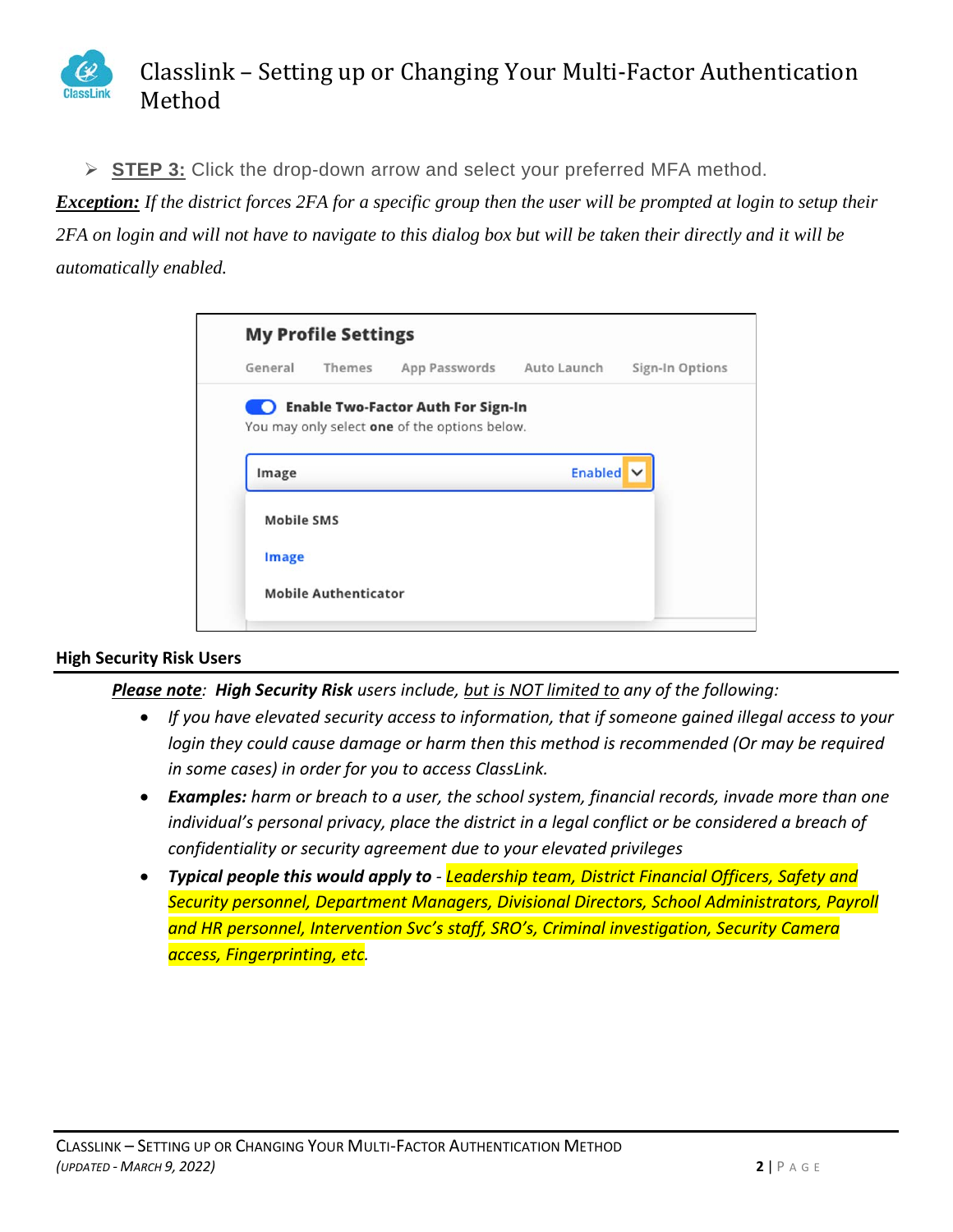<span id="page-4-1"></span><span id="page-4-0"></span>*Option 1:* **Image (***Basic Security***) –** *This option can be used by students, general staff and teachers. This allows a user to select a user-determined image to confirm prior to completing login. This allows an additional layer of verification beyond the username and password. Those classified as "High Security Risk" users should NOT use the image option for 2FA.*



 To setup the image, simply select "**Image"** as your 2FA, Press **"Select"** and then select an image.

 $\blacktriangleright$  This will open a secondary window with 160 location randomized images from which you can choose. This will set your security image. The next login, it will ask you to verify which image is your security image by selecting the proper one.



### <span id="page-4-2"></span>*Option 2:* **Phone (***Better Security***) –**

*The system will use your previously verified mobile phone number for sending a validation code at the time of login. This provides a higher level of security as it will only work for users that possess the user's personal mobile device at the time of login. This is the minimal level 2FA mode for those classified as "High Security Risk" users.*

<span id="page-4-3"></span>*Option 3:* **Mobile Authenticator (***High Security***)–** *The mobile authenticator App is the highest level of security. This system uses the following apps (Google, Microsoft, Authy, or LastPass) apps. These apps when opened use a rolling code that auto-changes every 15-30 seconds after which the code is no longer valid. This is the recommended 2FA mode for those classified as "High Security Risk" users.*